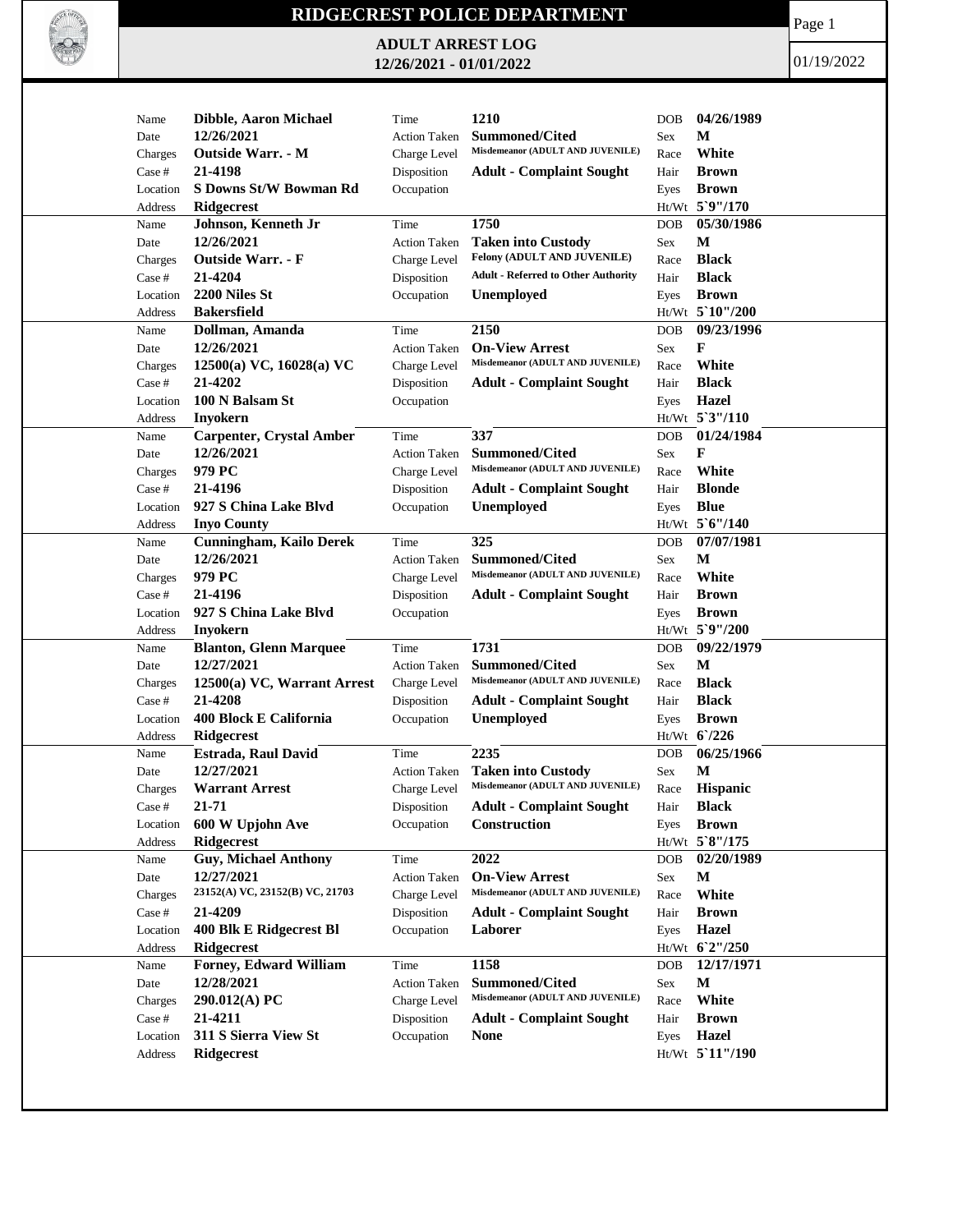|          | ADULT ARREST LOG for 12/26/2021 - 01/01/2022 |                     |                                            |                    |                 | Page 2 |
|----------|----------------------------------------------|---------------------|--------------------------------------------|--------------------|-----------------|--------|
| Name     | Gunter, Cristafer Xaviar                     | Time                | 2210                                       | <b>DOB</b>         | 05/17/1990      |        |
| Date     | 12/29/2021                                   | <b>Action Taken</b> | <b>On-View Arrest</b>                      | M<br>Sex           |                 |        |
| Charges  | 273.5(A) PC                                  | Charge Level        | Felony (ADULT AND JUVENILE)                | Race               | Hispanic        |        |
| Case #   | 21-4222                                      | Disposition         | <b>Adult - Complaint Sought</b>            | Hair               | <b>Black</b>    |        |
| Location | 918 W Franklin Ave                           | Occupation          |                                            | Eyes               | Hazel           |        |
| Address  | Ridgecrest                                   |                     |                                            | Ht/Wt 5`8"/170     |                 |        |
| Name     | Ferrer, Guadalupe                            | Time                | 2210                                       | <b>DOB</b>         | 05/09/1995      |        |
| Date     | 12/29/2021                                   | <b>Action Taken</b> | <b>On-View Arrest</b>                      | F<br>Sex           |                 |        |
| Charges  | $245(A)(1)$ PC, 273.5(A) PC                  | Charge Level        | Felony (ADULT AND JUVENILE)                | Race               | Hispanic        |        |
| Case #   | 21-4222                                      | Disposition         | <b>Adult - Complaint Sought</b>            | Hair               | <b>Brown</b>    |        |
| Location | 918 W Franklin Ave                           | Occupation          |                                            | Eyes               | <b>Brown</b>    |        |
| Address  | Ridgecrest                                   |                     |                                            | Ht/Wt 5`9"/190     |                 |        |
| Name     | Dollman, Amanda                              | Time                | 409                                        | DOB                | 09/23/1996      |        |
| Date     | 12/31/2021                                   | <b>Action Taken</b> | <b>On-View Arrest</b>                      | F<br>Sex           |                 |        |
| Charges  | 18715(A)(1) PC, 11364(A) HS                  | Charge Level        | Felony (ADULT AND JUVENILE)                | Race               | White           |        |
| Case #   | 21-4227                                      | Disposition         | <b>Adult - Referred to Other Authority</b> | Hair               | <b>Black</b>    |        |
| Location | 345 S China Lake Bl                          | Occupation          |                                            | Eyes               | <b>Hazel</b>    |        |
| Address  | Inyokern                                     |                     |                                            | Ht/Wt 5'3"/110     |                 |        |
| Name     | Salgado, Noe Calderon                        | Time                | 1848                                       | <b>DOB</b>         | 02/26/1983      |        |
| Date     | 12/31/2021                                   | <b>Action Taken</b> | <b>On-View Arrest</b>                      | M<br>Sex           |                 |        |
| Charges  | 979 PC, 148(A)(1) PC, 11550(A) H             | Charge Level        | Felony (ADULT AND JUVENILE)                | Race               | <b>Hispanic</b> |        |
| Case #   | 21-4234                                      | Disposition         | <b>Adult - Referred to Other Authority</b> | Hair               | <b>Black</b>    |        |
| Location | 205 S Silveridge St                          | Occupation          |                                            | Eyes               | <b>Brown</b>    |        |
| Address  | Ridgecrest                                   |                     |                                            | Ht/Wt 5'6"/160     |                 |        |
| Name     | Shaw, Krystyna Jolon                         | Time                | 2351                                       | <b>DOB</b>         | 04/20/1994      |        |
| Date     | 12/31/2021                                   | <b>Action Taken</b> | <b>Summoned/Cited</b>                      | F<br>Sex           |                 |        |
| Charges  | 23152(A) VC                                  | Charge Level        | Misdemeanor (ADULT AND JUVENILE)           | Race               | White           |        |
| Case #   | 21-4236                                      | Disposition         | <b>Adult - Complaint Sought</b>            | Hair               | <b>Brown</b>    |        |
| Location | 600 N Norma St                               | Occupation          |                                            | Eyes               | Green           |        |
| Address  | <b>Ridgecrest</b>                            |                     |                                            | Ht/Wt 5'6"/150     |                 |        |
| Name     | <b>Galang, Junior Enrique</b>                | Time                | 330                                        | <b>DOB</b>         | 04/29/1995      |        |
| Date     | 12/31/2021                                   | <b>Action Taken</b> | <b>Taken into Custody</b>                  | M<br>Sex           |                 |        |
| Charges  | 979 PC, Outside Warr. - M                    | Charge Level        | Felony (ADULT AND JUVENILE)                | Race               | White           |        |
| Case #   | 22-27                                        | Disposition         | <b>Adult - Referred to Other Authority</b> | Hair               | <b>Brown</b>    |        |
| Location | 345 S China Lake                             | Occupation          |                                            | Eyes               | <b>Brown</b>    |        |
| Address  | Inyokern                                     |                     |                                            | Ht/Wt 5'6"/160     |                 |        |
| Name     | <b>Wipf, Priscilla Denise</b>                | Time                | 2220                                       | <b>DOB</b>         | 01/08/1987      |        |
| Date     | 12/31/2021                                   | <b>Action Taken</b> | Summoned/Cited                             | F<br>Sex           |                 |        |
| Charges  | 979 PC                                       | Charge Level        | Misdemeanor (ADULT AND JUVENILE)           | Race               | Hispanic        |        |
| Case #   | 21-4235                                      | Disposition         | <b>Adult - Complaint Sought</b>            | Hair               | <b>Brown</b>    |        |
| Location | 600 W Reeves                                 | Occupation          |                                            | Eyes               | <b>Brown</b>    |        |
| Address  | <b>Ridgecrest</b>                            |                     |                                            | Ht/Wt 5'3"/145     |                 |        |
| Name     | <b>Wipf, Priscilla Denise</b>                | Time                | 2220                                       | <b>DOB</b>         | 01/08/1987      |        |
| Date     | 12/31/2021                                   | <b>Action Taken</b> | <b>Summoned/Cited</b>                      | F<br>Sex           |                 |        |
| Charges  | <b>Warrant Arrest</b>                        | Charge Level        | Misdemeanor (ADULT AND JUVENILE)           | Race               | Hispanic        |        |
| Case #   | 21-1799                                      | Disposition         | <b>Adult - Complaint Sought</b>            | Hair               | <b>Brown</b>    |        |
| Location | 600 W Reeves Ave                             | Occupation          |                                            | Eyes               | <b>Brown</b>    |        |
| Address  | <b>Ridgecrest</b>                            |                     |                                            | Ht/Wt 5'3"/145     |                 |        |
| Name     | <b>Bland, Nicholas</b>                       | Time                | 7                                          | DOB                | 10/28/1990      |        |
| Date     | 01/01/2022                                   | <b>Action Taken</b> | <b>On-View Arrest</b>                      | $\mathbf M$<br>Sex |                 |        |
| Charges  | 14601.1(a) VC, 23152(A) VC, 2315             | Charge Level        | Misdemeanor (ADULT AND JUVENILE)           | Race               | White           |        |
| Case #   | $22 - 2$                                     | Disposition         | <b>Adult - Complaint Sought</b>            | Hair               | <b>Blonde</b>   |        |
| Location | 800 N China Lake Blvd                        | Occupation          |                                            | Eyes               |                 |        |
| Address  | <b>Ridgecrest</b>                            |                     |                                            | Ht/Wt 6'3"/245     |                 |        |
| Name     | <b>Burr, Derek Howard</b>                    | Time                | 934                                        | DOB                | 07/01/1978      |        |
| Date     | 01/01/2022                                   | <b>Action Taken</b> | <b>On-View Arrest</b>                      | $\mathbf M$<br>Sex |                 |        |
| Charges  | 979 PC                                       | Charge Level        | Misdemeanor (ADULT AND JUVENILE)           | Race               | White           |        |
| Case #   | 21-3265                                      | Disposition         | <b>Adult - Complaint Sought</b>            | Hair               | <b>Brown</b>    |        |
| Location | 404 W Ward Av                                | Occupation          | Laborer                                    | Eyes               | <b>Blue</b>     |        |
|          |                                              |                     |                                            | Ht/Wt 5`8"/170     |                 |        |
| Address  | Ridgecrest                                   |                     |                                            |                    |                 |        |